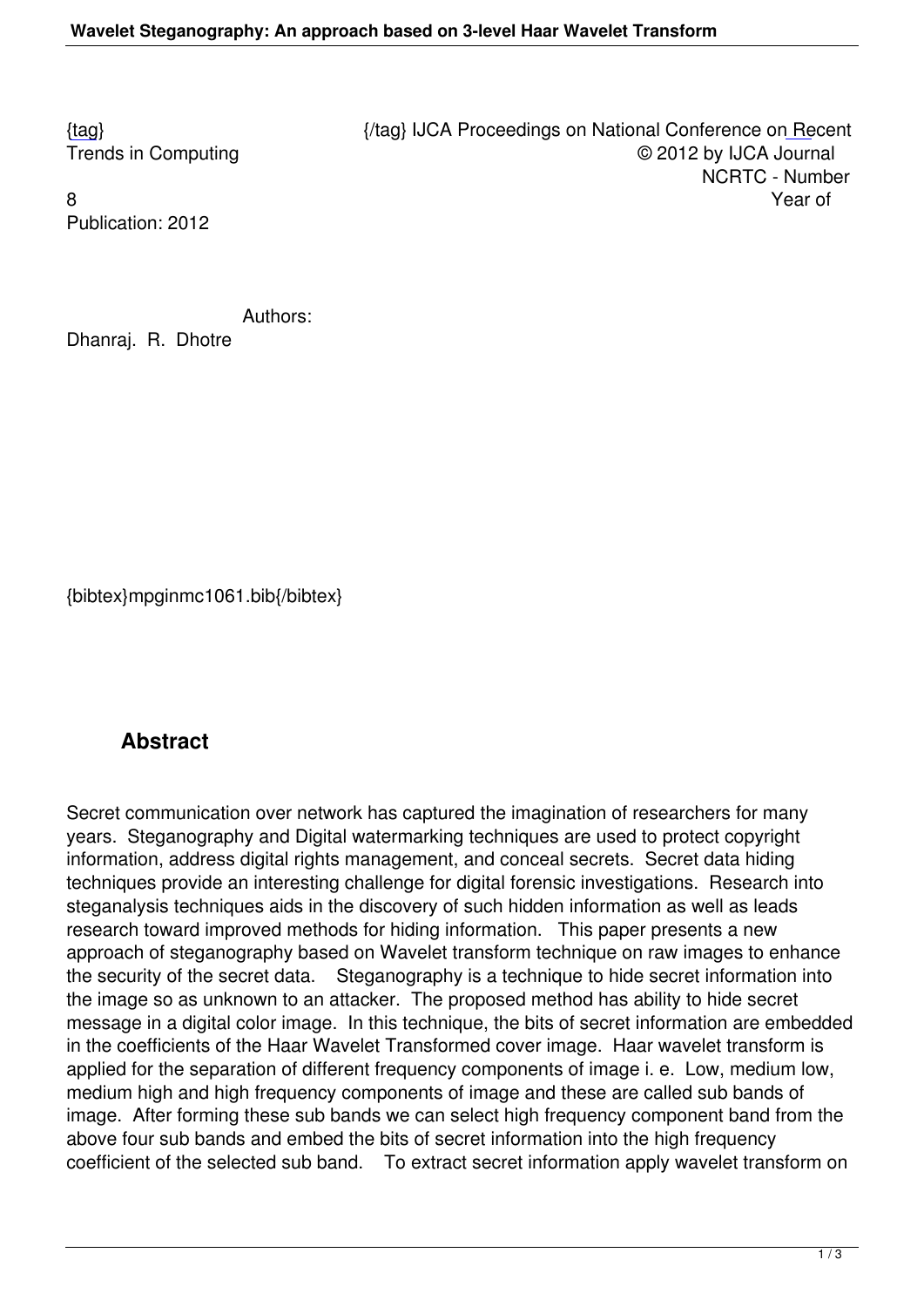stego image, then select the embedded coefficients and extract the secret information bits from the high frequency coefficient. Without secret key nobody is able to extract the secret information from the stegoed image or even not proves the secret information present in the image. An experimental result shows that this approach perform better and improves the data embedding capacity by 15% approximately than 1-level,2-level haar wavelet methods.

## **References**

Johnson, N. F. and Jajodia, S. & quot; Exploring steganography: Seeing the unseen", IEEE Computer Journal, vol. 31 no. 2, pp. 26–34, 1998.

Niels Provos, Peter Honeyman, & au ot: Hide and Seek: Introduction to Steganography", IEEE Transaction on Security & privacy, vol. 1, no. 3 pp. 32-44, 2003.

Potdar, V., Chang E., & Guot: Grey level modification steganography for secret communication", Proceedings of IEEE Conference on Industrial Informatics, pp. 223-228, 2004.

Jen-Chang Liu, Ming-Hong Shih, " Generalizations of pixel-value differencing steganography for data hiding in images", Elsevier Journal on Pattern Recognition Letters, vol. 83, no. 3, pp. 319-335, 2008.

Bender, W., Gruhl, D., Morimoto, N., Lu A., " Techniques for data hiding ", IBM System Journal, vol. 35, no. 4, pp. 313-336, 1996.

Colm Mulcahy, & au ot: Image compression using the Haar wavelet transform & quot:. Spelman Science and Math Journal , vol. 1, no. 4, pp. 22-31, 1995.

Henk Heijmans and Lute Kamstra, & quot; Reversible Data Embedding Based on the Haar Wavelet Decomposition", Proceedings of VII th IEEE conference on Digital Image Computing: Techniques and Applications, pp. 10-12, 2003.

Jianyun Xu, Andrew H. Sung, Peipei Shi, Qingzhong Liu, &quot: JPEG Compression Immune Steganography Using Wayelet Transform&quot:. Proceedings of the International Conference on Information Technology: Coding and Computing (ITCC'04) pp. 7695-2108, 2004.

Cox, I. J., Miller, M. L., Bloom, J. A., & quot; Digital watermarking & quot;, Academic Press, vol. 4, pp. 68-74, 2002.

Wu, M., Liu, B., & quot; Data hiding in image and video: part I – fundamental issues and solutions", IEEE Transaction on Image Processing, vol. 12, no. 3, pp. 685-695, 2003.

Dewitte, S., Cornelis, J., & quot; Lossless integer wavelet transform & quot;, IEEE Transaction on Signal Processing, vol. 4, no. 6, 1997.

Masry, M., Ramos, M., Hemami, S. S., " Robust data hiding using psychovisual thresholding", Processing IEEE International Conference Image Processing, vol. 1, pp. 593-596, 2000.

Norishige Morimoto, & quot; Digital Watermarking Technology with Practical Applications" Information science special issue of Journal on Multimedia Informing Technologies part1, vol. 2, no. 4 pp. 107-111, 1999.

Kessler, G., & auot; An Overview of Steganography for the Computer Forensics Examiner", Computer & Digital Forensics Program, Champlain College, Burlington, Vermont, February 2004.

Fridrich, J., Goljan, M., Du, R., & quot; Detecting LSB steganography in color, and gray